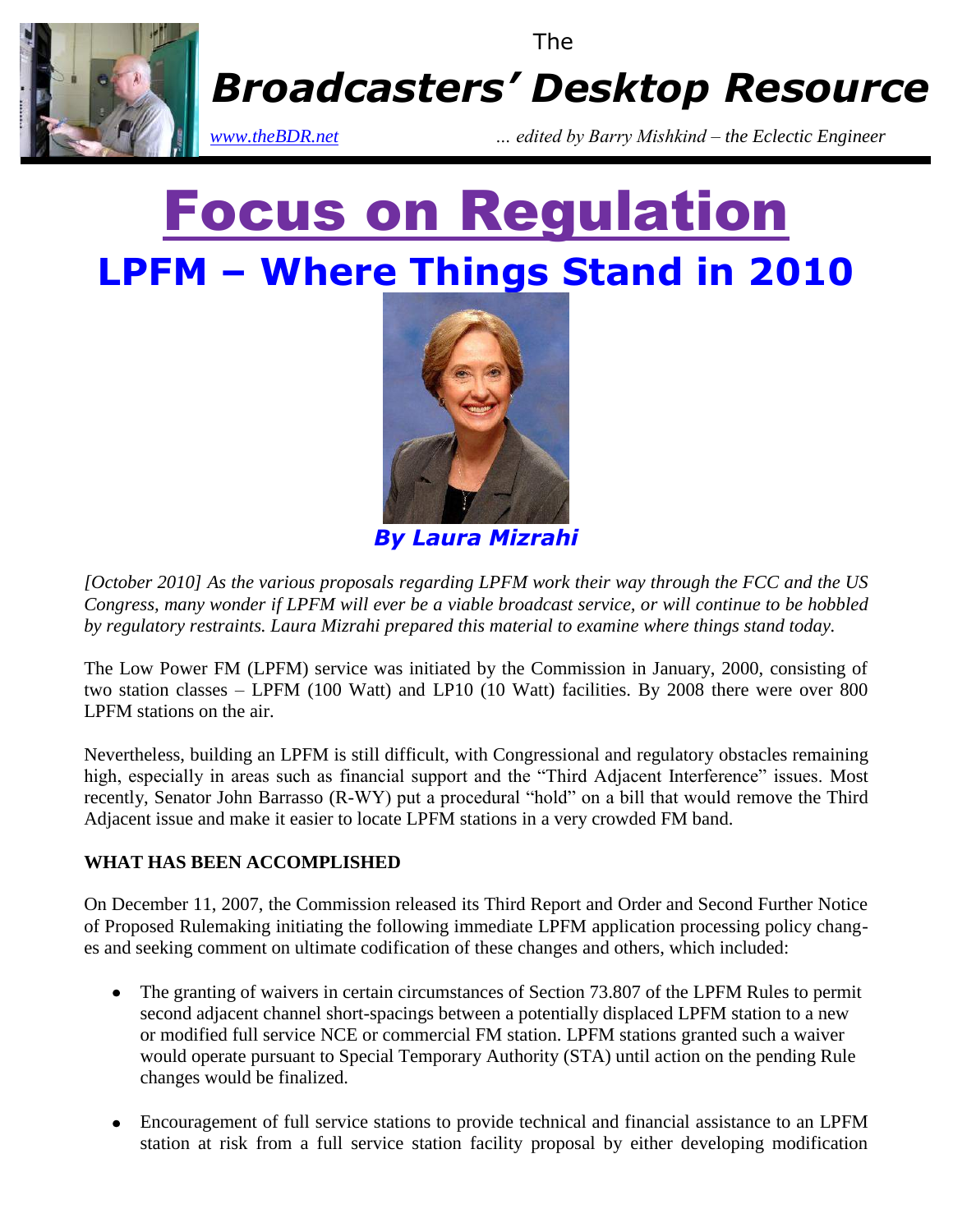proposals that would avoid the loss of existing LPFM service or helping the LPFM station move to an alternate LPFM channel.

- Adoption of a "contour" protection-based licensing standard in lieu of the present minimum distance separations contained in Section 73.807 for the processing of LPFM applications to provide for greater flexibility in determining available transmitter sites and, thus, additional licensing opportunities in a number of major and spectrum congested markets.
- An investigation into whether an alteration in priorities between FM translators and LPFM stations should be considered, and whether this potential change should be distinguished between satellite-fed translators as compared to those rebroadcasting over the air programming.
- A change in the definition of what constitutes a "minor engineering change" was also adopted, permitting site changes for LP100 stations up to 5.6 km from the prior maximum of 2 km.

In addition to the Commission actions being taken above, an agreement between Educational Media Foundation (EMF) and the LPFM proponent group Prometheus Radio Project (Prometheus) was submitted to the Commission in the form of a proposal that would ostensibly resolve the issues concerning the disposition of the (still) pending March, 2003 FM translator applications and furtherance of the LPFM service.

Not surprisingly, a number of objections to the proposal have been raised by the National Association of Broadcasters (NAB) and some 21 other broadcasters in a unified filing calling for the Commission to reject the proposal in light of the existing Rules. Action is still pending on either request as of this writing.

#### **HURDLES**

Because LPFM is considered a "secondary broadcast service," stations were required to protect all existing and proposed first, second adjacent, and intermediary frequency facilities in their allocation study, as well as other existing and proposed secondary auxiliary facilities such as FM translators.

The additional protection of third adjacent facilities was included in a modification of the LPFM Rules in June, 2001.

There have been no filing windows for new applications since the initial windows in 2000 and 2001 as established in the original Order dated January 27, 2000. Furthermore, it is widely believed at this juncture that future initiation of an LP10 filing opportunity is unlikely to come to fruition.

#### **WORK ON THE THIRD ADJACENT ISSUE**

From its inception, the third adjacent protection requirements were a source of contention between low power station proponents and full service applicants and licensees. As a result, in 2003, the Commission engaged the services of an independent study group, the Mitre Corporation, to conduct studies on the likelihood of potential interference from LPFM facilities to third adjacent full service facilities.

The results of this study corroborated the Commission's earlier position that such interference would be unlikely. Bolstered largely by the Mitre study results and the efforts of LPFM proponents, an LPFM Forum was held in February, 2005, for the purpose of exploring issues associated with the LPFM application process as a whole and, in a more general sense, with the future of the low power FM service.